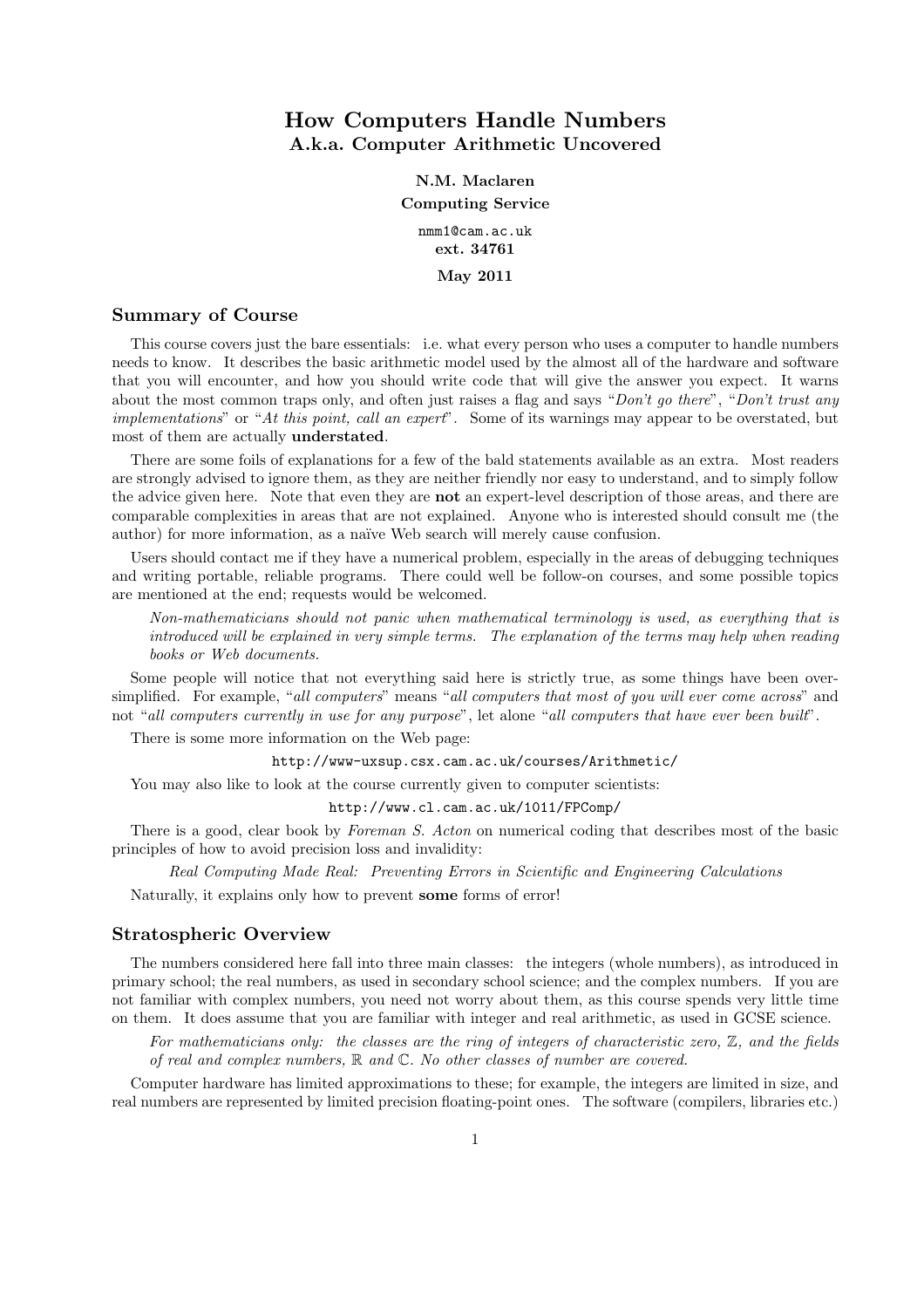often extends the hardware in many ways, such as by providing unbounded integers and building complex numbers out of real ones. The principles described here are largely language-independent, and apply to almost every computer language and application, including Python, Perl, Java, Excel, Matlab, C, C++, Fortran, R, Maple, Mathematica etc.

In mathematics, these classes of number are defined by (and define) their properties, such as associativity — i.e.  $(A+B)+C$  and  $A+(B+C)$  are equivalent, and so are  $(A*B)^*C$  and  $A*(B*C)$ . Almost all of the problems with computer arithmetic arise because the computer's approximation does not preserve all of the expected mathematical properties, and the programmer accidentally assumes something that is not true. This is a problem with software facilities as much as hardware ones, and with integers as much as with floating-point numbers.

# DON'T PANIC†

Anyone put off by the pure mathematics terminology should not panic when it is used, as everything that is introduced will be explained in very simple terms. The explanation of the terms may help when reading books or Web documents.

This may be a very complicated area, but this course is intended to be a map through the minefield. If you follow the recommendations, and take even moderate care, you can avoid most problems and recognise the ones that you can't avoid. Recognising when you are getting into dangerous areas is the key to reliable programs and debugging, because there is no problem so hard to locate as one you don't even know can happen. Some problems you can do nothing about except be aware that they exist, and to check whether they have caught you out when things do go wrong. And, as we all know, Murphy's Law says that they will.

† *With apologies to the late Douglas Adams.*

#### Consistency/Sanity Checking

I will now take a brief diversion on what were called good programming techniques 25 years back, and are now called software engineering. One of the best defences against numeric problems is to put in a lot of consistency and sanity checking. This should check not just whether values are valid but also whether they are realistic; one of the first symptoms of numeric failure is often that intermediate values start being physically unrealistic.

There is no need to check everything, everywhere, because the aim is to detect failures early (i.e. fairly close to where they started) and not to identify the actual cause. It is enough to make debugging simpler, not to eliminate it a much harder task), so most tests can be fairly simple. Even the simplest tests often detect a failure cascade before it has destroyed all evidence of where it started. The diagnostics should include at least an identification of which test failed, so that you know where to start debugging. For example:

if (speed < 0.0 .or. speed > 3.0e8) call panic('Speed error in my function') WARNING: this example is unreliable; see later about NaNs.

Ideally, this should be placed at the entry to and exit from every major unit of code, and should check all the arguments and global data that are being used, returned or changed, but one must temper perfection with realism. The best engineered programs include full (if simple) state, argument and result checking on entry and exit to all major sections of code, at least as an option.

In larger, more structured programs, a good rule is to write a sanity checker for every major data structure. This makes it much easier to add the checking but, more importantly, makes it easy to track down the first failure when debugging. For example, LAPACK routine dposv solves a solution of linear equations using a positive definite matrix held in a triangular form and a matrix of right hand sides; you might write a sanity checker for an upper triangular matrix and another for a rectangular one. The following checks for sanity on both entry and exit — if the first is fine, and the second isn't, your matrix is probably too ill-conditioned and you then need to track down why.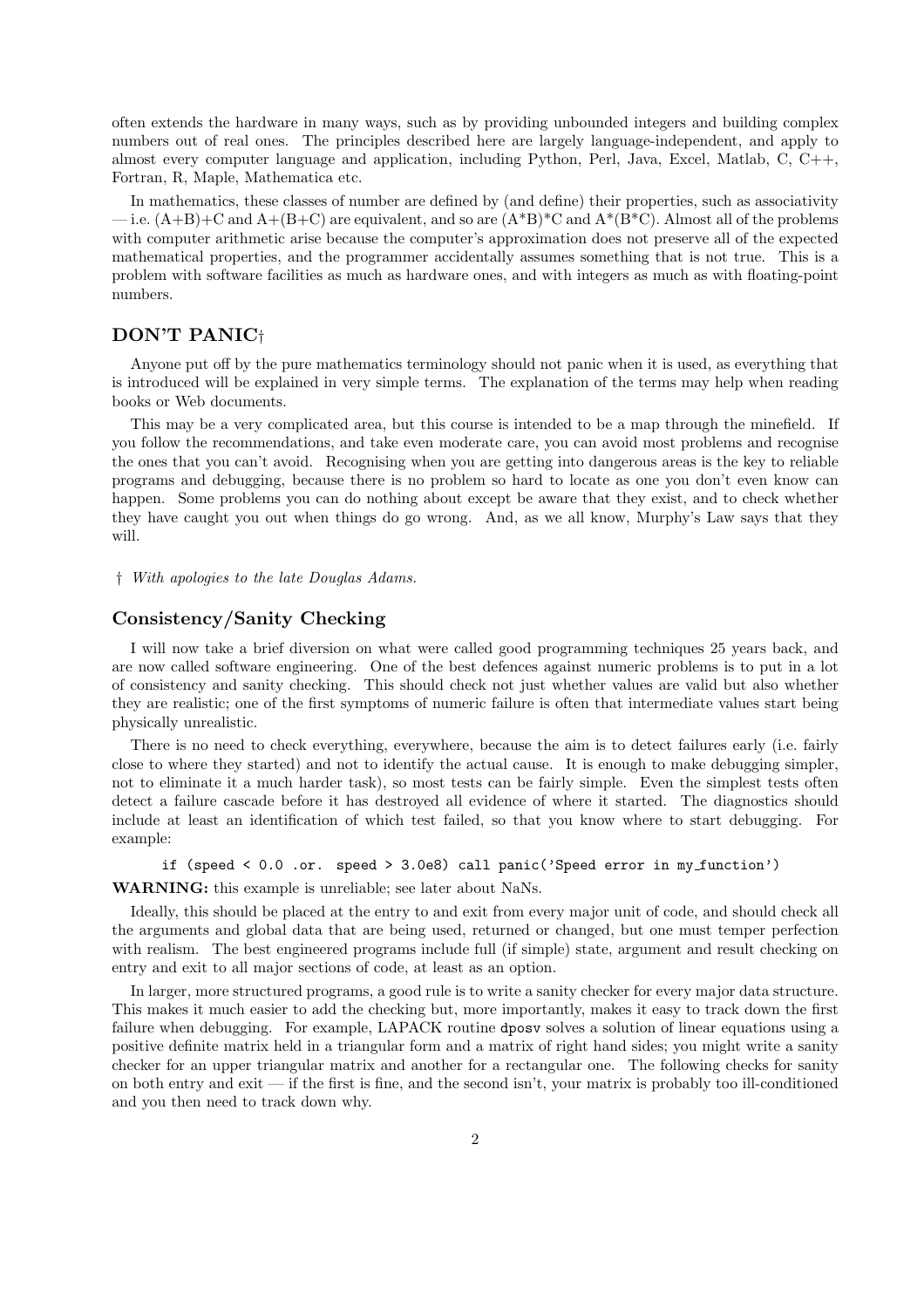```
call sanity upper (n, a, lda)
call sanity_rect (n, nrhs, b, ldb)
call dposv ('u', n, nrhs, a, lda, b, ldb, info)
call sanity upper (n, a, lda)
call sanity_rect (n, nrhs, b, 1db)
```
You should note that this will not slow your program down significantly, if it is done carefully. Solving linear equations takes  $O(n^3)$  operations, and simple check of a matrix takes only  $O(n^2)$  operations, so the checking time is small compared to the solution time.

It is very common for this sort of approach to double the time until the program compiles, but halve the time until it starts to work (simultaneously). That is because coding and removing syntax errors is generally only a small part of the effort involved in programming. Also, these techniques apply more generally than to just numeric errors; for more information, see:

http://www-uxsup.csx.cam.ac.uk/courses/Debugging/

## Integer Arithmetic

Paradoxically, problems with simple integer arithmetic cause as much trouble as those with the more complicated real and complex arithmetic, because most people don't expect trouble. It is mostly trivial, and works just as you would expect. By far the two most important causes of problems are overflow and mixing signed and unsigned integers – the latter is a problem only for languages that have both concepts (mostly C-like), of course.

The only other area that causes significant problems is division and remainder, where at least one of the values is negative. The exact effects are language-dependent, so do check up before relying on them. The value is always truncated towards zero if both values are positive. Division by zero is an error, of course, and so is taking the remainder with respect to zero.

As mentioned above, software can extend the hardware in many ways, and this is good example. It is fairly straightforward to emulate multiple-precision integers (e.g. 128-bit ones using 64-bit hardware), and this can be extended to providing effectively unbounded integers to the program. These usually have no limit on their size, except for the amount of memory needed to store them! They are built into Python, are provided by the BigInt package in Perl, and there are libraries that can be used from C, C++, probably Java and possibly Fortran. Perhaps the most widespread is the GNU Multiple Precision library, GMP. The ancestor of such use is Lisp, and most algebraic packages, such as Maple or Mathematica, use them — plus a few odd programs, like bc under Unix.

Simple operations on them can be implemented quite efficiently, but multiplication, division, remaindering and base conversion are slow. In good packages, such as Python, they are as easy to use as bounded integers with the benefit that they eliminate the complexities associated with overflow. Indefinite growth will crash the program, and it is easy to create unreadably large numbers; a good programming technique is to test whether values are within the bounds of reason and stop if not.

#### Current Integer Hardware

Nowadays, every computer uses binary, twos' complement, integers. Binary means that numbers are expressed in base 2: e.g. using conventional ordering (i.e. most significant bit first) on 8 bits,  $01010011$  =  $2^6 + 2^4 + 2^1 + 2^0 = 83$  (decimal). Twos' complement describes how negative numbers are implemented, and says that the most significant bit is treated as negative, so that  $11000101 = -2^7 + 2^6 + 2^2 + 2^0 = -59$ . Clean numeric code does not assume any of this, but many languages do expose the integer representation to programs, as described later.

Similarly, all hardware supports both 16- and 32-bit integers, which have ranges of -32768 to 32767 and  $-2147483648$  to  $2147483647$ , respectively), and most support 64-bit ones (c.  $-9.2 \times 10^{18}$  to c.  $9.2 \times 10^{18}$ ). A very few support 8-bit or 128-bit ones (-128 to 127 and c. -1.7  $\times$  10<sup>38</sup> to c. 1.7  $\times$  10<sup>38</sup>), but many compilers will emulate 8-bit integers by operating on them in 16 bits, and storing back only the least significant 8 bits. Some will emulate 128-bit integers using 64-bit ones.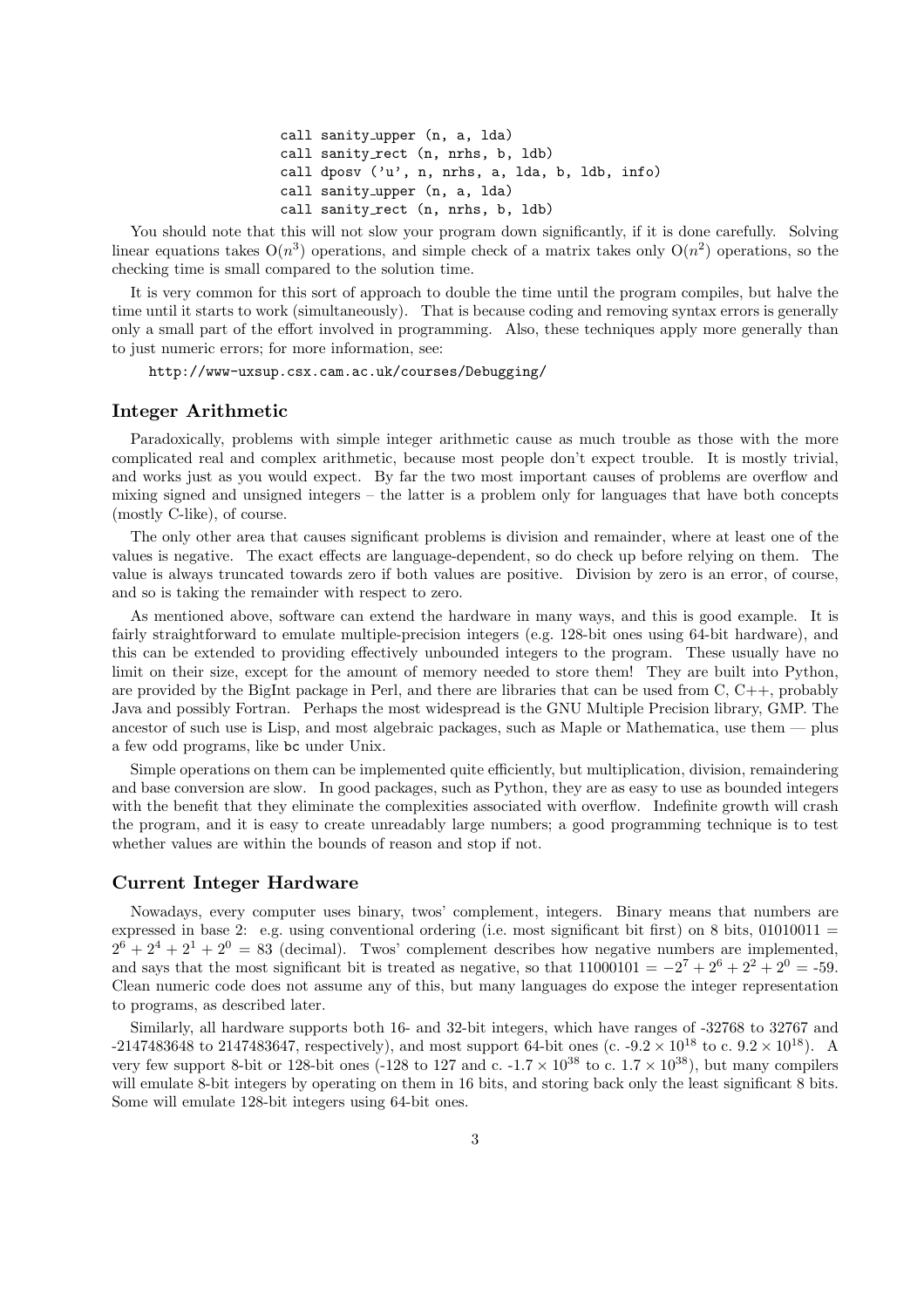Nowadays, every computer will wrap the result on overflow and continue execution (e.g.  $2*83 = -90$  and  $4*83 = 76$ , quietly), but it usually sets a flag which can be tested by the compiler. Some compilers and applications check that, and then fix up the exception. Also, optimise compilers often rearrange code in ways that are mathematically but not computationally equivalent. The result is that an operation in a program's code may not wrap even when the hardware does; this is described in more detail later.

#### Problems with Wrapping

Programmers using languages that wrap, quietly, on overflow need to know what it implies. For example, (M\*N)/N may not be the same value as M. Even if the code doesn't assume that, optimisation means that the compiler may, which has the consequence that overflow can make a program behave incorrectly in ways that does not look plausible when reading the code. Few people believe this, even when it happens to them, but it is so.

A realistic example (i.e. I have seen it catch several people, including me) is when declaring a multidimensional array and calculating its total length. On a system which can address more memory than the size of an integer (e.g. a 64-bit system with 32-bit integers, which is a very common combination nowadays), the array may be definable but the size may wrap. This is a major trap in Fortran, C, C++ and probably other languages. For example, consider code like:

```
parameter (n = 1800)
double precision d(n,n,n)call init(d,n*n*n)
```
If  $n*n*n$  wraps in 32 bits, this is equivalent to calling  $init(d,1537032704)$ , which means that only part of the array would be initialised, with the consequential chaos. You can test for overflow fairly easily, in several ways, such as checking that you get the same result in double precision real arithmetic, or dividing the total by a factor and checking the result. For example, in this case:

```
ntotal = n*n*n
if (ntotal /= n*dble(n)*n) call panic(...)
if (ntotal/n) /= n*n) call panic(...)
```
#### Handling of Overflow

The biggest problem with computer integers is overflow, and at least 90% of all bugs associated with ordinary (signed) integer arithmetic are caused by the program mishandling it. Some languages avoid the problem, and users of those languages need worry only about things like array overflow (e.g. attempting to access element 12345 of a 100-element array), not integer overflow as such.

Some always use floating-point (e.g. Excel and Matlab); some convert large integers to floating-point (e.g. Perl and R); some convert large integers to arbitrary size (e.g. Python); it is rare to trap integer overflow and diagnose it, but it used to be done. All of those are fairly safe options for most uses. Java, however, takes the remainder (i.e. wraps) modulo  $|2^{bits}|$ , which is generally **NOT** what you want, because it means that undetected overflow will often cause your program to do things like access the wrong element of an array.

In other languages (e.g. C, C++ and Fortran), integer overflow is **undefined**, and this is a major cause of wrong answers, crashes etc. It is important to realise that undefined means just that, and it does not mean that the values will wrap modulo  $|2^{bits}|$ , even when the hardware does. Simple tests for what happens are usually misleading, most books and Web pages are misleading, and undefined behaviour is NOT equivalent to system dependence. This point cannot be stressed too strongly.

The reason is that optimisation may cause anything to happen, and this includes when the compiler is running in its least optimised, debugging mode. Compilers do not simply map code to hardware operations, but produce sequences that have an equivalent effect, and they assume the mathematical properties of integers when doing that. Almost all language standards say that they can generate any code that is mathematically equivalent, but need do so only for valid operations, and it is the programmer's fault (and problem) if the result overflows. What is more, the effects are likely to change with compiler versions, as well as between systems.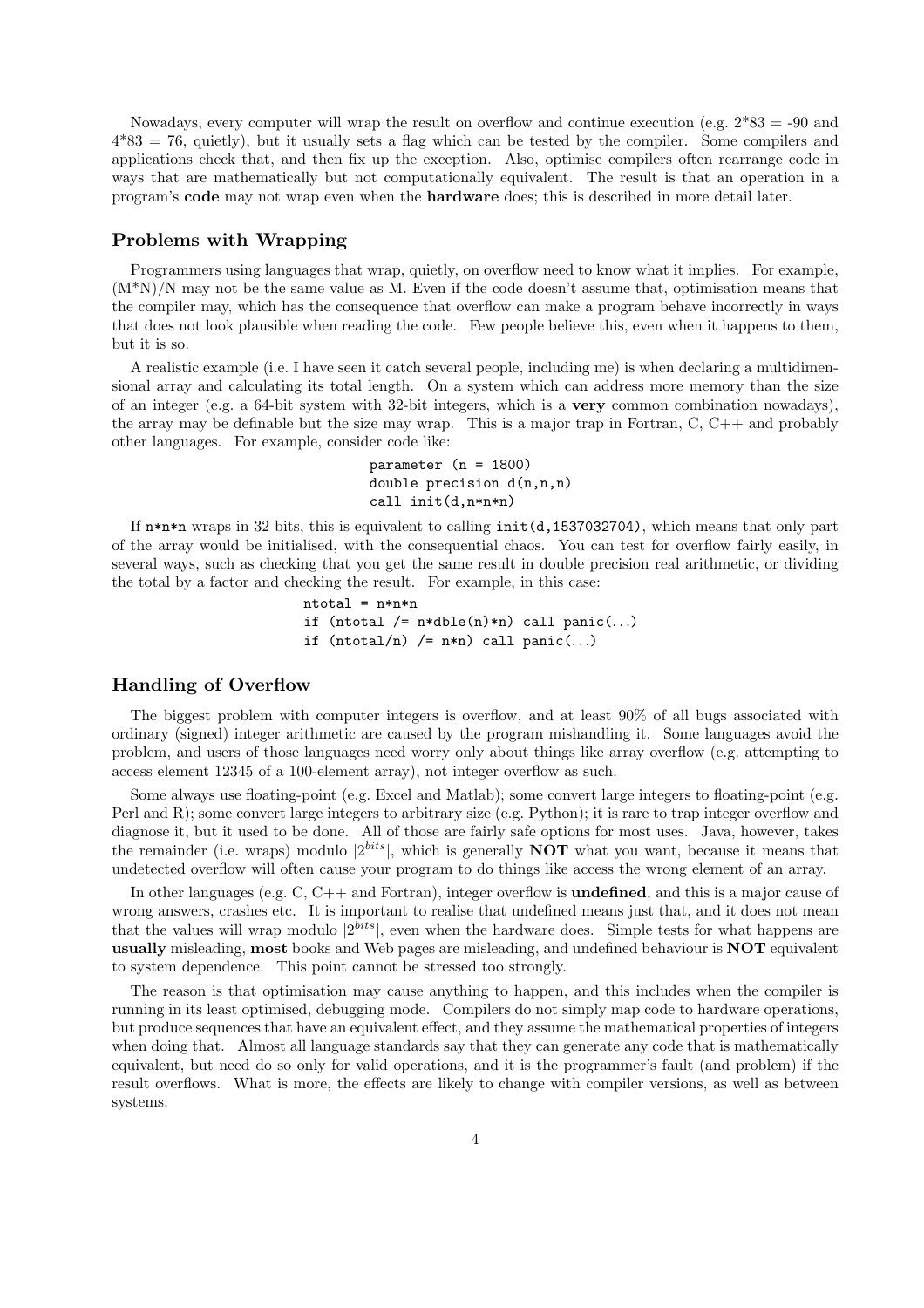This is not the course to go into details, but a compiler might well recognise code including the following and make the indicated assumptions:

- If  $D = (A^*B)/C$ , then  $D/A = B/C$
- If  $A > 0$  and  $B > 0$ , then  $A^*B > 0$

But neither is true if A\*B overflows, so the code will assume something that is not true, and chaos ensues. As mentioned above, few people ever believe this, even when faced with the evidence.

Let us give an over-simplified (and not very convincing) example. We have code like:

| $B = C = D = 5000$ |                    |                             |
|--------------------|--------------------|-----------------------------|
| $A = B*C*D$        | [ = 445948416 ]    | Wrong                       |
| $E = A/C$          | $\lceil$ = 89189 ] | Wrong                       |
| print E            | $\lceil$ = 89189 ] | <i>Wrong but consistent</i> |

This fairly often actually compiles into code that executes vaguely like:

| $E = B*D$ | $\lceil$ = 25000000 1  | Right            |
|-----------|------------------------|------------------|
| $A = E*C$ | $\lceil$ = 445948416 ] | Wrong            |
| print A/C | $\lceil$ = 89189 ]     | But this is $E!$ |

# Integer Formatted I/O

Integers can be written (whether for input or output) in any base: binary 01010011 is decimal 83 is octal (base 8) 133 is hexadecimal (base 16) A3. Sometimes this is explicit, using more-or-less well-understood conventions, as 2r01010011 or 0xa3, but not always. C and C++ have a rather nasty convention where a leading zero indicates octal, in some contexts only, as in 0133. Unix sometimes uses unqualified octal, which means that you need to know the context to decide what value 136 (or, for that matter, 0136) represents. Generally, most users will use decimal for formatted I/O, but it is quite easy to use any other base.

#### Consequences of Binary

As mentioned above, the actual format is not usually important, and clean numeric code will work unchanged on systems where the actual base used for integers is not  $2$  — there have been computers that used base 10 for integers. But there are a few things you need to be aware of. The first is that the terms *base* and *radix* are interchangeable in this context — some authors use one and some the other!

In binary, bitwise AND, OR, NOT etc. make sense, so integers can be used as arrays of flag bits. This is a little unclean, but most languages support it nowadays; some of the specialist ones, like R. You are strongly advised to do this only with positive numbers; each language's rules on how negative ones are handled are different, they may be undefined or defined to have bizarre effects.

Similarly, left and right shift by N places are multiplication and division by  $2^N$ . However, it is important to note that shifting is safe only if all of the arguments and results are positive and the number of places to shift is smaller than the number of bits in an integer. For example, using 8-bit twos' complement, don't trust  $2r11000101 = -59$  shifted right two places to be  $2r11110001 = -14$  or  $2r00110001 = 49$ ; similarly, 1234 shifted right 200 places will probably not not be zero (4 is more likely, but it could be anything). This lunacy is a relic of 1950s electronic constraints.

## Unsigned Arithmetic

C,  $C_{++}$ , Java, Perl and perhaps other languages support **unsigned** integer arithmetic. This is exactly like twos' complement, except that the top bit is not negated, so negative integers cannot be represented and we now have (in 8 bits)  $11000101 = 2^7 + 2^6 + 2^2 + 2^0 = 197$ . Most of the basic arithmetic is performed modulo  $|2^{bits}|$  (i.e. overflow wraps modulo  $|2^{bits}|$ ). Because there are no negative numbers, bitwise logical operations and shifts are defined for all values, but still use only shifts smaller than the number of bits in a word.

For mathematicians: this is **not**  $GF(2^N)$ ), nor is it true modular arithmetic, despite the occasional *claim that it is one or the other by people who ought to know better.*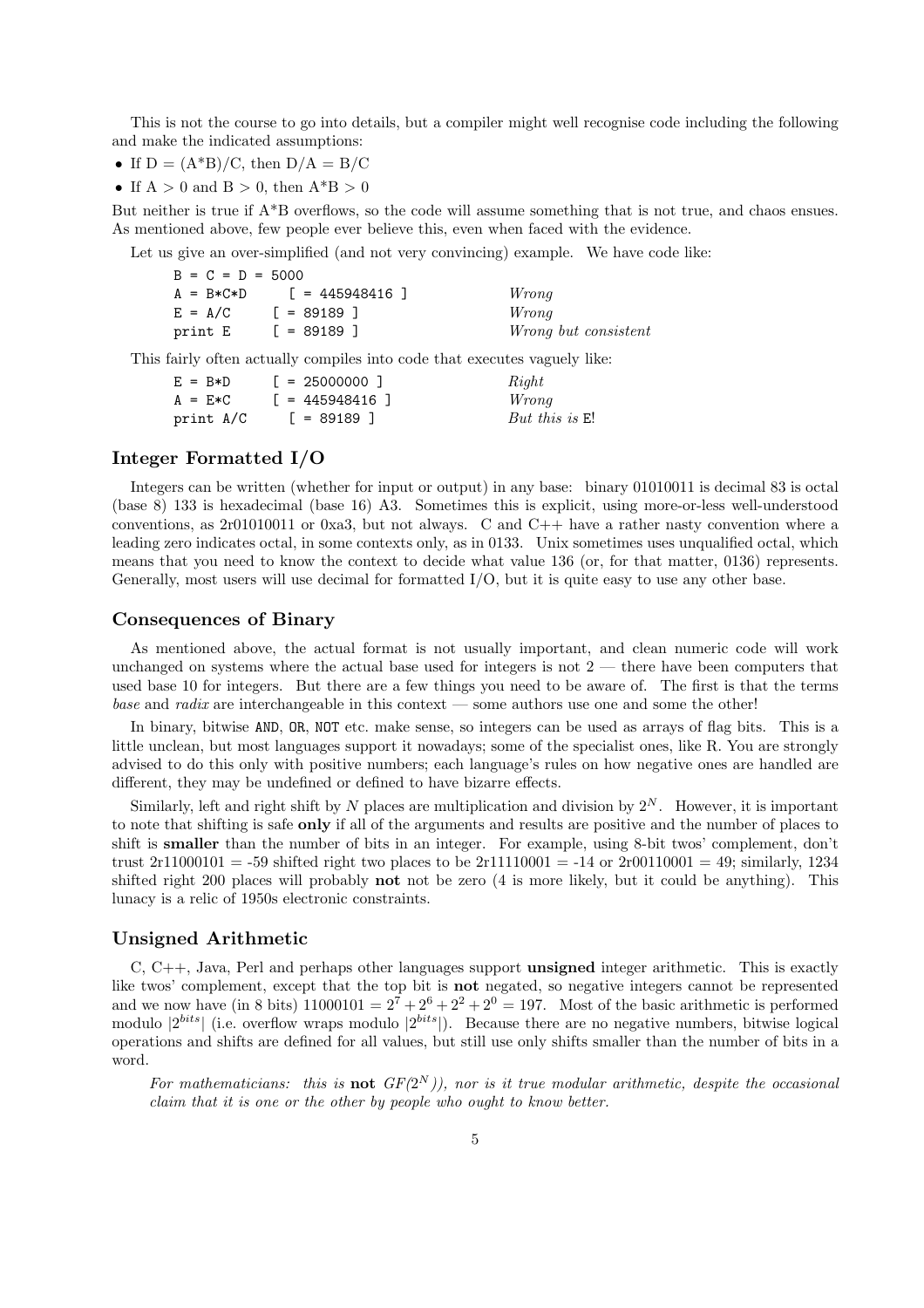Because numbers are always non-negative, there are some strange effects, such as subtracting 5 from 3 gives a large positive number. Division and remaindering (A modulo B) are not performed modulo  $|2^{bits}|$ (*this statement isn't likely to make much sense to non-mathematicians*), which has some subtle consequences.

More importantly, the interactions between unsigned integer types and both signed integer types and floating-point types are foul. A few details are given later, especially for C and C++, which also has the trap that the basic *char* type may be either signed or unsigned, but most people should merely note that this area is a minefield and keep signed numbers (both integer and floating-point) and unsigned integers as separate as possible.

#### Fixed-Point Arithmetic

This has a fixed number of digits after the decimal point, where that number of digits (the precision) is a part of variable's type and does not depend on the value being stored. Despite appearances, this has more in common with integer arithmetic than floating-point, and indeed is usually implemented as scaled integers. It is heavily used for financial calculations, but is rare in scientific computing, except for bc, dc etc. Several algebraic packages support it, and there are often extensions or libraries that provide it.

It is generally as easy to use as integer arithmetic, though no easier (e.g. overflow is a similar mess), except for a few problem areas. The rounding of results after multiplication or division (remainder is easy, surprisingly) is often not what is expected. Both mixing fixed-point numbers with different precisions and converting to and from other types and formats are definitely tricky. Using mathematical functions (square root, logarithm etc.) is even harder, but few people do that with fixed-point.

#### Rational Arithmetic

This is the rational arithmetic we were taught at school, and is a main mode in Mathematica, with unlimited size integers. Other than the problems cause by exponential explosion in the number of digits (e.g. running out of space or time or printing incomprehensible results), it does exactly what you would expect.

Rational arithmetic with fixed-size integers does exist, and has some advantages and uses, but is so esoteric that I may be the only person in Cambridge ever to have used it! It had a brief flurry of interest under the name "fixed-slash" arithmetic some 30 years ago.

#### Basics of Floating-Point

It may help if we go through the basic principles of floating-point. When used for display purposes, this is often called scientific notation, and the form we shall consider here uses a leading zero before the decimal point (i.e. not the most common scientific format). Numbers are of the following form:

```
sign \times mantissa \times base^{exponent}
```
The mantissa is treated as a fixed-point number strictly less than 1 and greater than or equal to the inverse of the base (i.e. the first digit after the decimal point is non-zero). Such numbers are called *normalised*; if the first digit after the decimal point is zero, they are called *unnormalised* or *denormalised*. It is then multiplied by the sign and scaled by the exponent to give the value; for example,  $+0.12345 \times 10^2 = 12.345$ . Zero is represented specially. Here, we shall consider only formats that use a fixed precision, P (the number of digits after the decimal point); these are also called the significant digits. Such numbers have a relative accuracy of  $\times(1 \pm base^{-P}).$ 

A easier way of thinking of this is to regard the sign and mantissa as a fixed-point number between -1 and 1, exclusive (i.e. neither -1 nor 1 is possible), scaled by the exponent. This ignores the precision, but can be useful when designing programs, as this simpler model is generally enough to analyse the overflow behaviour.

#### Floating-Point versus Reals

Floating-point is not mathematical real arithmetic and the differences are important. The easiest (and usually the best) way to think of floating-point arithmetic is that it is effectively non-deterministic to within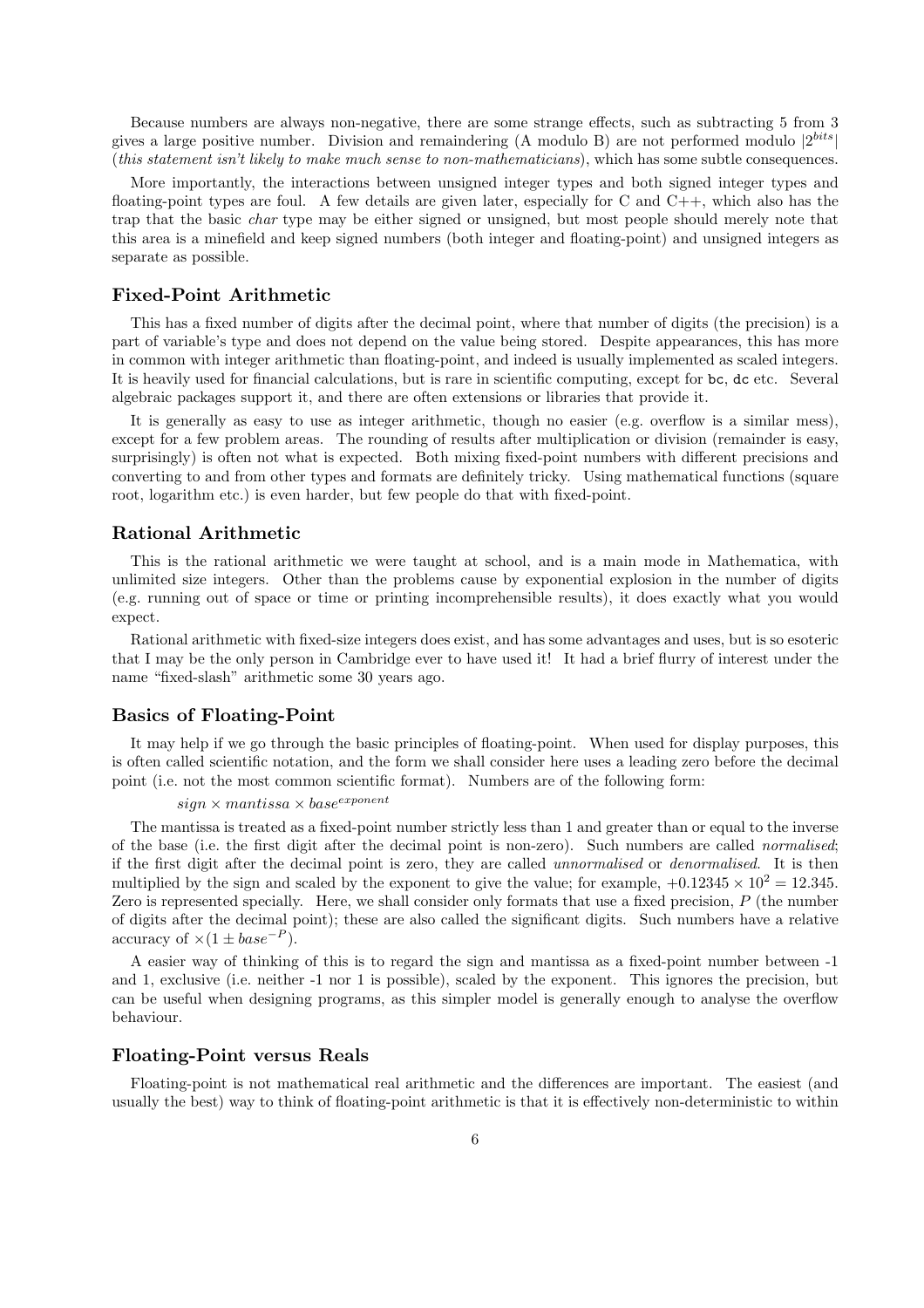the accuracy limits — i.e. the results are guaranteed to be within those limits, but are otherwise unpredictable — which means that relying on the precise value is almost always a mistake. However, all of the differences lead to either a result very close to the expected one (i.e. within  $\times(1 \pm base^{-P})$ ), or arise only for numbers so near zero that they can't be represented properly.

*Aside: the above statement was uncontroversial 25 years back, but is now regarded as heresy, because the current dogma is to confuse consistency and accuracy, so you will read precisely the converse in many or most modern books.*

The reason that the difference is important is that fixed-point numbers break many of the rules of real arithmetic, and floating-point ones break even more, so ordinary mathematical notation cannot simply be mapped to program code. Wrong assumptions cause wrong answers, and a regrettably high proportion of published papers are based on results that are completely meaningless, for this reason alone. The key is to think in terms of floating-point rules, not the ones of real arithmetic  $-$  this is easier to do than it sounds, as 50 years of Fortran experience shows! Write what you mean, and don't assume that something that is mathematically equivalent is necessarily numerically equivalent; with a bit of practice, you will avoid most problems without having to think about them.

# Invariants

*Invariants* are properties that always hold, and are very important and useful in mathematics and software engineering. Let's start with the properties that both floating-point and real numbers share.

- Both are commutative: i.e.  $A+B = B+A$ , and  $A^*B = B^*A$ .
- Both have zero and unity: i.e.  $A+0.0 = A$ ,  $A*0.0 = 0.0$ , and  $A*1.0 = A$ .
- Both have negatives (additive inverses): i.e. each A has a B = -A, such that  $A+B = 0.0$ .
- Both are fully ordered: i.e.  $A \geq B$  and  $B \geq C$  means that  $A \geq C$ , and  $A \geq B$  is equivalent to  $B < A$ . Unfortunately, the differences are rather more extensive.
- Floating-point numbers are neither associative nor distributive: i.e.  $(A+B)+C$  may not be  $A+(B+C)$ .  $(A*B)^*C$  may not be  $A^*(B^*C)$ ,  $(A+B)$ -B may not be A,  $(A^*B)/B$  may not be A, and  $A+A+A$  may not be 3.0\*A.
- They are not continuous (for any of addition, subtraction, multiplication or division): e.g., for addition,  $B > 0.0$  may not mean  $A + B > A$ ,  $A > B$  and  $C > D$  may not mean  $A + C > B + D$ , and  $A > 0.0$  may not mean  $0.5^*$ A > 0.0.
- They have no multiplicative inverse: i.e. not all A have a  $B = 1.0/A$ , such that  $A^*B = 1.0$ . And  $1.0/A$ can fail for very small non-zero A.

Now, the above is true for all fixed-size floating-point, whether it is implemented on a computer or written by hand, but I will bet that most of it wasn't mentioned at school. Some other differences will be mentioned later, especially with regard to exceptional (error) values, which are very different.

#### Current Floating-Point Hardware

The current floating-point standard is called IEEE 754 (IEEE 854 is a minor variation), and is also known as ISO/IEC 10559, and almost all computers use it nowadays. See:

http://754r.ucbtest.org/standards/754.pdf

This is binary (i.e. the base or radix is 2) and signed magnitude (i.e. the sign bit is just that, and it is not twos' complement). The details are messy and so will be omitted here. It has 32- and 64-bit formats, with sometimes 80- or 128-bit extended formats (see later). The accuracies and ranges of the standard formats are:

32-bit, 4 byte, 'single precision': the accuracy is  $1.2 \times 10^{-7}$  (23 bits), and the range is  $1.2 \times 10^{-38}$  to  $3.4 \times 10^{38}$ 

64-bit, 8 byte, 'double precision': the accuracy is  $2.2 \times 10^{-16}$  (52 bits), and the range is  $2.2 \times 10^{-308}$ to  $1.8 \times 10^{308}$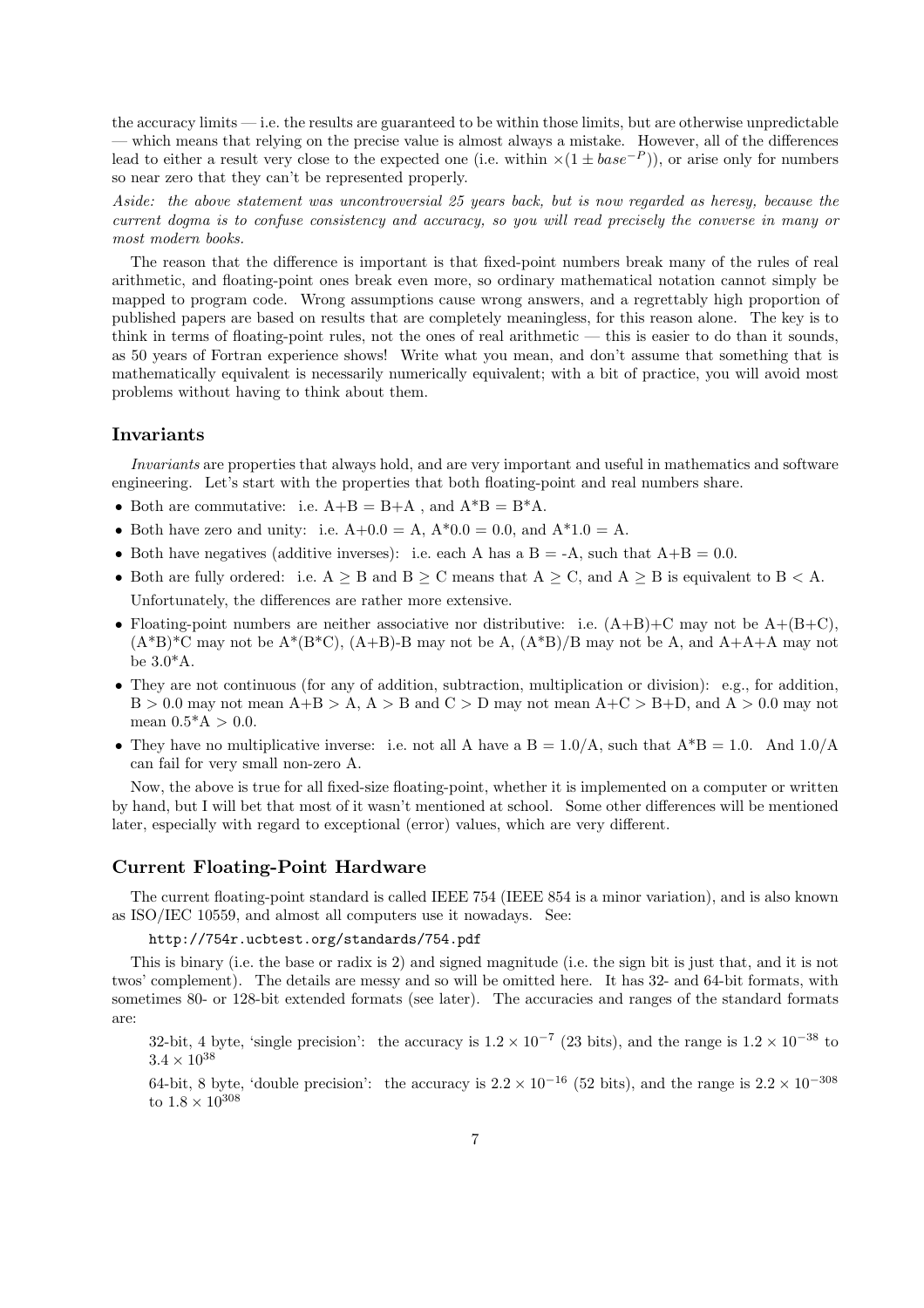The format includes representations of exceptional values, which indicate errors and other odd states, and they are discussed later.

There is a new version of the IEEE 754 standard, which includes (very complicated) decimal floating-point arithmetic, but it won't have significant impact before 2010, if at all. It is possible that the new IEEE 754 may not be accepted, or will make this whole area much worse. Even a partial explanation of this statement is beyond the scope of this course, but some aspects of it will be remarked on.

#### Other Sizes and Bases of Floating-point

The use of other sizes of floating-point is not recommended, and you should ask if you need such a facility. The reason is not that it is a major problem in principle, but there are serious portability, accuracy and performance problems. For example, many of the operations may be emulated by trapping the instruction, which can be very slow, or the mathematical functions may not be as accurate as they should be. In addition to the Intel arithmetic described below, some systems have 128-bit IEEE floating-point in several different variations; the new version of the IEEE 754 standard may specify a recommended one, which may help.

Exact floating-point arithmetic is usually futile, because the number of digits required increases exponentially with time in the majority of codes; it has its uses in the hands of an expert. Interval arithmetic is trendy, has some uses, but isn't much easier to use. Arbitrary precision arithmetic is easy, but is very much out of fashion, because IEEE 754 dominates people's thinking, though Mathematica has it.

The most common extended format is the native arithmetic of the Intel and AMD systems, and has an accuracy and range of:

80-bit: the accuracy is  $1.1 \times 10^{-19}$  (63 bits), and the range is  $3.4 \times 10^{-4932}$  to  $1.2 \times 10^{4932}$ 

This is typically stored in 12 or 16 bytes (96 or 128 bits), and should be avoided completely if at all possible. It is becoming much less commonly used by compilers, though they (and some applications) often use it internally to increase the accuracy of complicated 64-bit operations. Whether and how they do is one of the causes of differences in results between compilers and systems. See:

http://www.intel.com/design/pentium4/manuals/index new.htm

#### Decimal Floating-Point

This was added to IEEE 754R at IBM's instigation, with support from Intel, and both stated that they would deliver it in hardware. Python has a module that supports their specification (inefficiently), and the C standard is intending to specify it as a Technical Report (optional extra). It is now available on IBM POWER6 and later using IBM's C and C++ compilers (or DB2 - IBM's database!) Amusingly, some of the early computers used it, but it was abandoned because binary was 'better'.

Despite the claims of its proponents, it is not a panacea for problems with floating-point – but that doesn't mean that it is any worse than binary, just different. It is frequently claimed to deliver exact arithmetic (e.g. Python does), but those claims are just propaganda. Expressions like  $\pi$ , 1.0/3.0, 1.01<sup>25</sup> and almost all results in scientific code are no more exact than they are in binary.

It doesn't make providing decimal fixed-point any easier, despite claims that it does, but few (if any) scientific programmers have any interest in that, anyway.

It solves a few problems but adds others, of which the worst is that the usual formulae for the average of two values do not necessarily lie between the two values. In binary floating-point, if  $a \leq b$ , then  $a \leq a/2 + b/2 \leq b$ and  $a \leq (a + b)/2 \leq b$ , but that is not necessarily true in decimal floating-point. Consider for example,  $(0.61, 0.63)$  and  $(0.47, 0.47)$  with 2 decimal places in the mantissa.

There are quite a few more "gotchas", but they are very arcane and you will probably never notice them. It isn't hard to write code that works well with both binary and decimal floating-point, and all NAG code was like that up until about 1990.

But Intel have abandoned plans to put it into hardware, and IBM has no plans to add it to their Fortran, so one can ask if it will ever be relevant to scientists – that currently seems unlikely.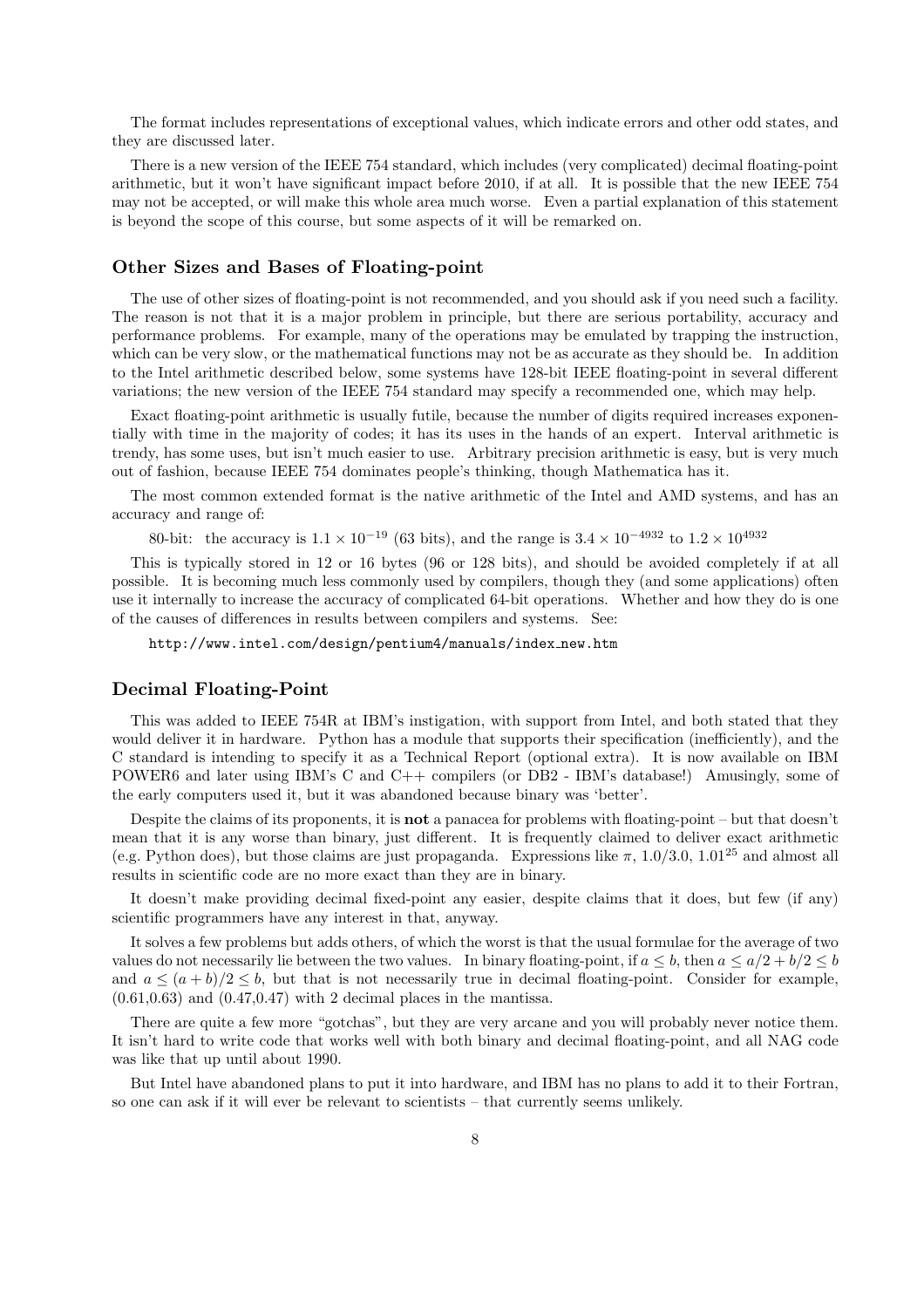#### Very Small Numbers and Underflow

This is a complicated and messy area, but causes relatively few problems. The reason is that it generally doesn't matter what value is returned for a negligible result as long as it is negligible. It can cause performance problems and occasional program misbehaviour, but rarely causes wrong answers.

Denormalised numbers were introduced by IEEE 754, but are not always implemented on nominally "IEEE 754" systems. They are just numbers with the minimum possible exponent but zeroes after the decimal point — for example, in an artificial decimal representation,  $0.00123 \times 10^{-308}$ . Whether or not they are supported, numbers that are too small to represent in the chosen format are quietly replaced by zero (this is called underflow); underflow is never trapped nowadays, though it used to be, because so many codes fail if it is.

There are some numeric advantages to allowing denormalised numbers ("soft" underflow), and some disadvantages, but the claims that one approach is numerically better than the other are pure dogma. They can be very slow, because they are often not implemented in hardware, and the system takes an interrupt to fix them up in software, so there is often option to simply replace by zero ("hard" underflow). Few programs notice the difference.

A good rule is to use double precision to minimise the chances of falling into a trap —  $10^{-308}$  is much less likely than 10−<sup>38</sup> — and, if you do have trouble, it is almost always safe to replace very small numbers by zero. Perhaps the worst trap is that most programs and applications compiled for hard underflow go wrong if presented with a denormalised number, so it is important not to import one into such programs when using binary I/O. And, of course, don't mix code compiled for hard and soft underflow in the same program.

Examples of the sort of thing that can cause trouble when numbers approach zero are:

- A small reduction in the size of a number may lose accuracy or turn it into zero. For example,  $(A/2.0)^*2.0$ may not be exactly A, and  $A > 0.0$  does not mean  $2.0^*A > 1.5^*A$ .
- Two numbers may be different but their difference may be zero. For example,  $B > C$  does not mean B-C  $> 0.0.$

#### Error Handling and Exceptions

Old maps are supposed to have marked uncharted waters where travellers had disappeared without trace with "*Here be dragons*" — this area needs the same annotation.

The following is what the ordinary user of floating-point needs to know; I wish that it were not so, and it used not to be the case, but it is now. Most of the details have been omitted but we may return to a few aspects later. Please contact me if you hit a problem in this area.

IEEE 754 formats include both positive and negative zeroes, positive and negative infinities, and NaNs (Not-A-Number). Except as described below, it is possible to ignore the signs of zero, and users are strongly recommended to do just that; at best, the sign of zero is grossly unreliable.

The infinities represent values that have overflowed. In simple cases, they imply numbers that are too large to represent, but this is not a reliable assumption. For example, exp(1000.0) will overflow and deliver an infinity, and taking the logarithm of plus infinity will also deliver plus infinity. But log(exp(1000.0)) really represents the value 1000.0, which isn't very large.

NaNs represent the result of an erroneous operation, typically because it is mathematically invalid. They aren't as simple as that, but explaining their complexity is vastly beyond the scope of this course. Treat them as simple indications of an invalid calculation, representing a value that is numerical nonsense.

In theory, both propagate appropriately, and you can tell if a complicated calculation failed because the result is a NaN but, in practice, the error state is not reliable. The reasons for this are fiendishly complicated and tied up with the politics of international standards (IEEE 754, C99 and others), but the executive summary is that this area is a minefield. This course attempts to explain how to traverse it with only a moderate risk of getting your foot blown off.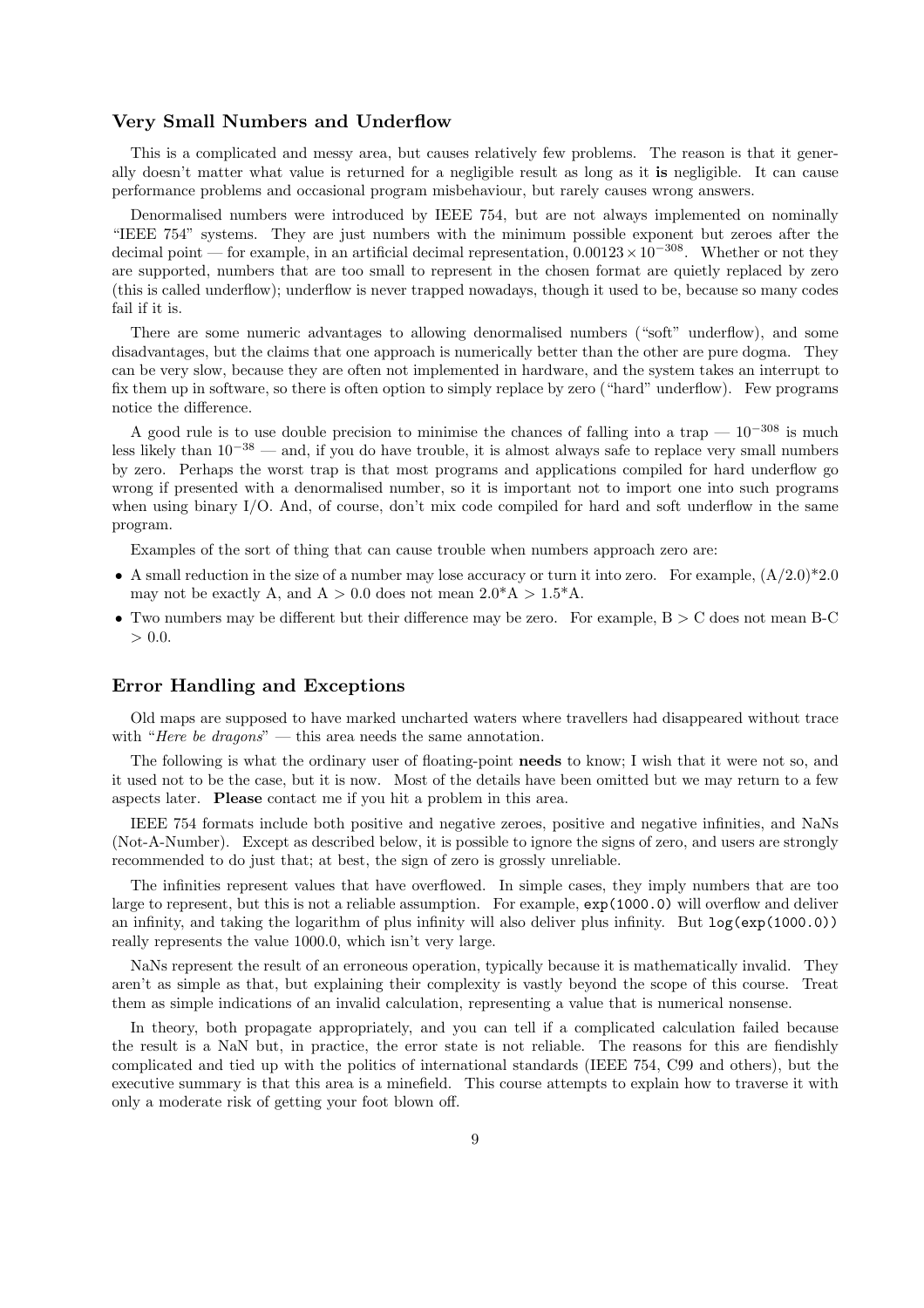#### What Can Be Done?

I shall give a partial solution to the problem before describing the problem in detail. The pedantic answer to "*What Can Be Done?*" about this situation is "*Not a lot*", because the problem is caused by broken language standards and specifications. However, there are some programming techniques that can help reduce the damage.

The first is to put in consistency and sanity checking, as described above — because one bogus value breeds others, such checks often work very well. The second is to use double precision to reduce the likelihood of overflow — because  $10^{308}$  is so much larger than  $10^{38}$ , this often helps a great deal. Note that this can often speed up a program, by avoiding underflow and denormalised numbers, which often interfere with pipelining even when they don't cause interrupts.

But don't assume that the first time your checking catches a bogus value is the first time that one has appeared, or that a failure to catch any means that there were none. No matter how careful you are, some will always slip through the net, so always cross-check your results whenever possible. Note that these remarks apply to all classes of error, including array bound overflow and pointer problems.

#### Divide by Zero, Infinities etc.

At school, you were taught that dividing by zero is an error, and Python, Perl, Excel and Matlab trap that and issue a diagnostic. There are no problems with those.

C, C++ and Fortran often don't, and C99 in "IEEE" mode, Java and R are specified not to, because IEEE 754 states that both overflow and divide-by-zero give an infinity. This makes sense when implementing interval arithmetic, but is a very serious trap for ordinary programmers. To implement this, zero is signed in IEEE 754 and the sign is regarded as meaningful, but this ignores the fact that those language standards permit a compiler to rearrange code and remove obviously irrelevant operations in a way that will reverse the sign. For example, if we have:

$$
B = A-A;
$$
  $C = -B;$   $D = C+0.0$ 

then:

$$
B = C = D = 0.0
$$

but:

 $1.0/B \neq 1.0/C$  and  $1.0/C \neq 1.0/D$ 

Compilers will often optimise code like  $1.0/(A+0.0)$  to  $1.0/A$ ; after all, they are mathematically equivalent. The result of this is that you should never trust the sign of an infinity, and it would be a much better specification if the languages returned a NaN when dividing by zero. But, because they don't, this is a trap for the unwary, and the sign of infinities is essentially meaningless.

If anyone doubts this, try the following Fortran program or its equivalent in your favourite language. The output suddenly switches from "–infinity" to "+infinity".

```
program fred
double precision :: x = -1.0d-320do k = 1, 6x = x - 0.9d0*xprint *, 1.0d0/x
end do
end program fred
```
Because the root cause of this problem is that zero's sign is treated as meaningful, but it generally isn't meaningful, exactly the same problem applies to functions that test sign bits, such as Fortran SIGN and C copysign. Those are even worse, because they will extract the sign from NaNs, and IEEE 754 specifies explicitly that the sign of a NaN is undefined.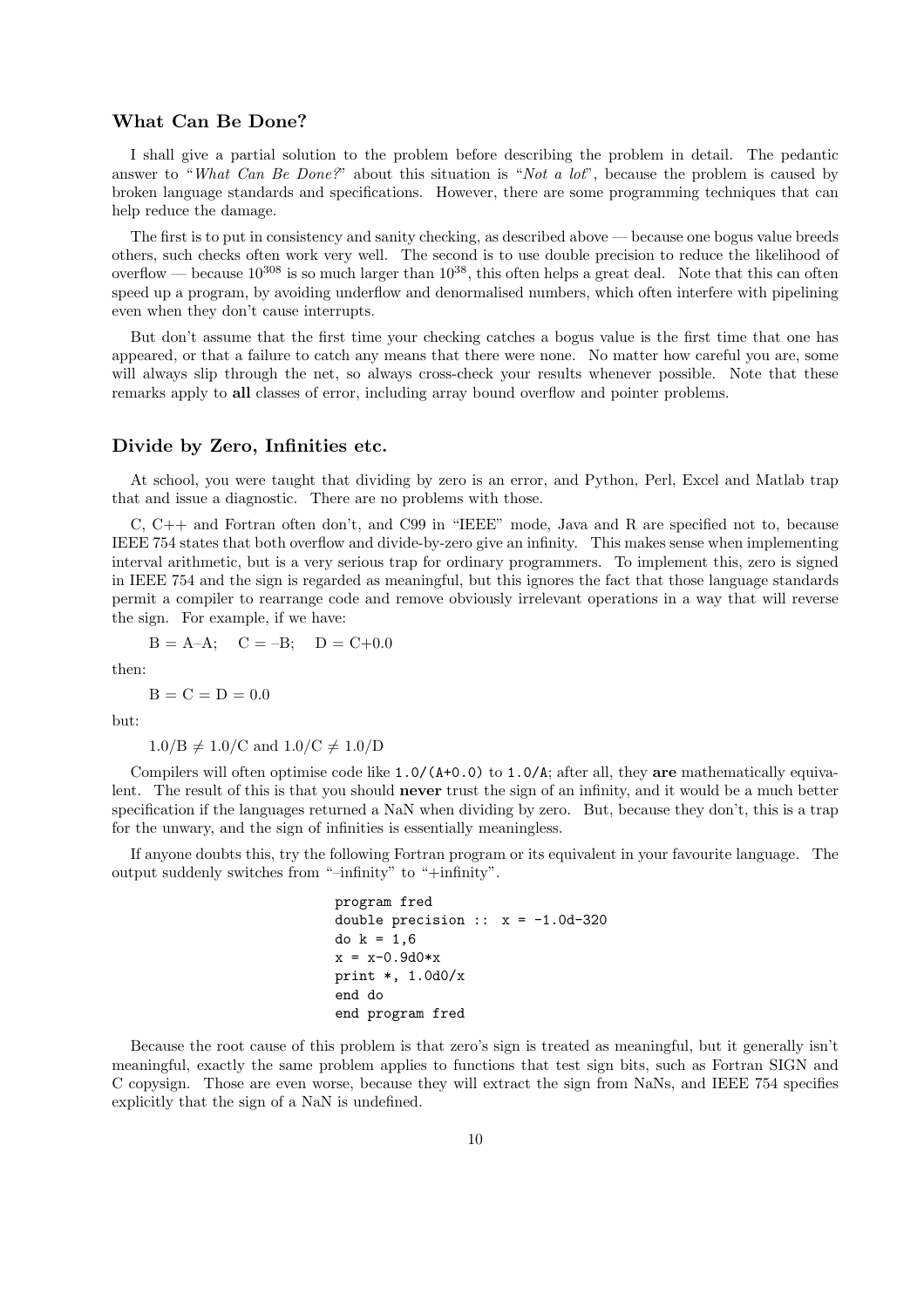# NaNs and Error Handling

The general principle of IEEE 754 is that invalid operations should result in a NaN, and that operations on NaN arguments should return NaNs. For example, 0.0/0.0, infinity/infinity and infinity–infinity all return a NaN. With luck, taking the square root of a negative number will, too. This is numerically respectable, and corresponds to the behaviour of the 1960s and 1970s statistical and engineering applications that pioneered the use of error values. Unfortunately, it does not clearly separate its numeric primitives from its seminumeric ones (e.g. those that are needed to operate on NaNs specially), and using the latter makes it very easy to lose the NaN state by accident.

C99 and, to a lesser extent, Java and other C-derived languages have taken the approach that, if a non-NaN result can possibly be justified, then it should be preferred. This means both that it does not return a NaN when it should (e.g.  $\arctan(0.0,0.0)$  returns  $-\pi$ , -0.0, +0.0 or  $+\pi$ , depending on the signs of the zeroes) and provides a great many ways in which the NaN state is lost, quietly. See:

http://www.cs.berkeley.edu/~wkahan/JAVAhurt.pdf

*Aside: be careful when reading that. Professor Kahan may be the world's leading numerical computationalist, but many people believe that his designs (including IEEE 754) are sharp-edged tools for numerical experts only, and not safe tools for use by the inexperienced.*

He is unquestionably correct that the lack of either traps or flags, compiled with IEEE 754 value semantics, makes Java numerically very dangerous — and the same is true of C99 (and increasingly  $C_{++}$ ). The result of all this is that you should not trust compilers and applications to detect their errors, and should not even trust them to return or display a NaN when they have performed an invalid operation. Here are a few examples of the many traps for the unwary:

- int(NaN) is often 0
- max $(NaN,1.23)$  may be 1.23
- Comparisons on NaNs usually deliver false, quietly

I once tried writing some numerical code using the last convention, seeing if I could do it reliably. When I analysed it, I had got the NaN handling of 20% of the tests wrong. As I somewhat arrogantly regard myself as one of the best numerical coders around, I do not have any confidence that other people will do better. The comparison issue has another problem — take the first example of a sanity checking function:

if (speed < 0.0 .or. speed > 3.0e8) call panic('Speed error in my function')

That test will not work if speed is a NaN, because both comparisons will probably yield false. Now, in theory, we could change it to:

if (speed != speed .or. speed <  $0.0$  .or. speed >  $3.0e8$ ) call panic(...)

That is perhaps the cleanest solution, but many compilers will optimise that test out, so it isn't reliable. Or we could test for validity and negate the result using .not., but probably the safest approach is to write the ungainly code:

```
if (speed >= 0.0 .and. speed <= 3.0e8) then
    continue
else
    call panic(...)
endif
```
However, cautious users won't trust even that, especially with high levels of optimisation. I am afraid that there really is no good solution — and, despite claims, C99 does not help.

# Complex Numbers

Generally, these are simple to use, but that does not apply to C99, for reasons that are too complicated to go into here. They are invariably implemented in software as (real,imaginary) pairs of floating-point numbers. All of Python, Fortran, C++, Matlab and R have them built-in, and C99 more-or-less does. There are optional packages for Perl and Java.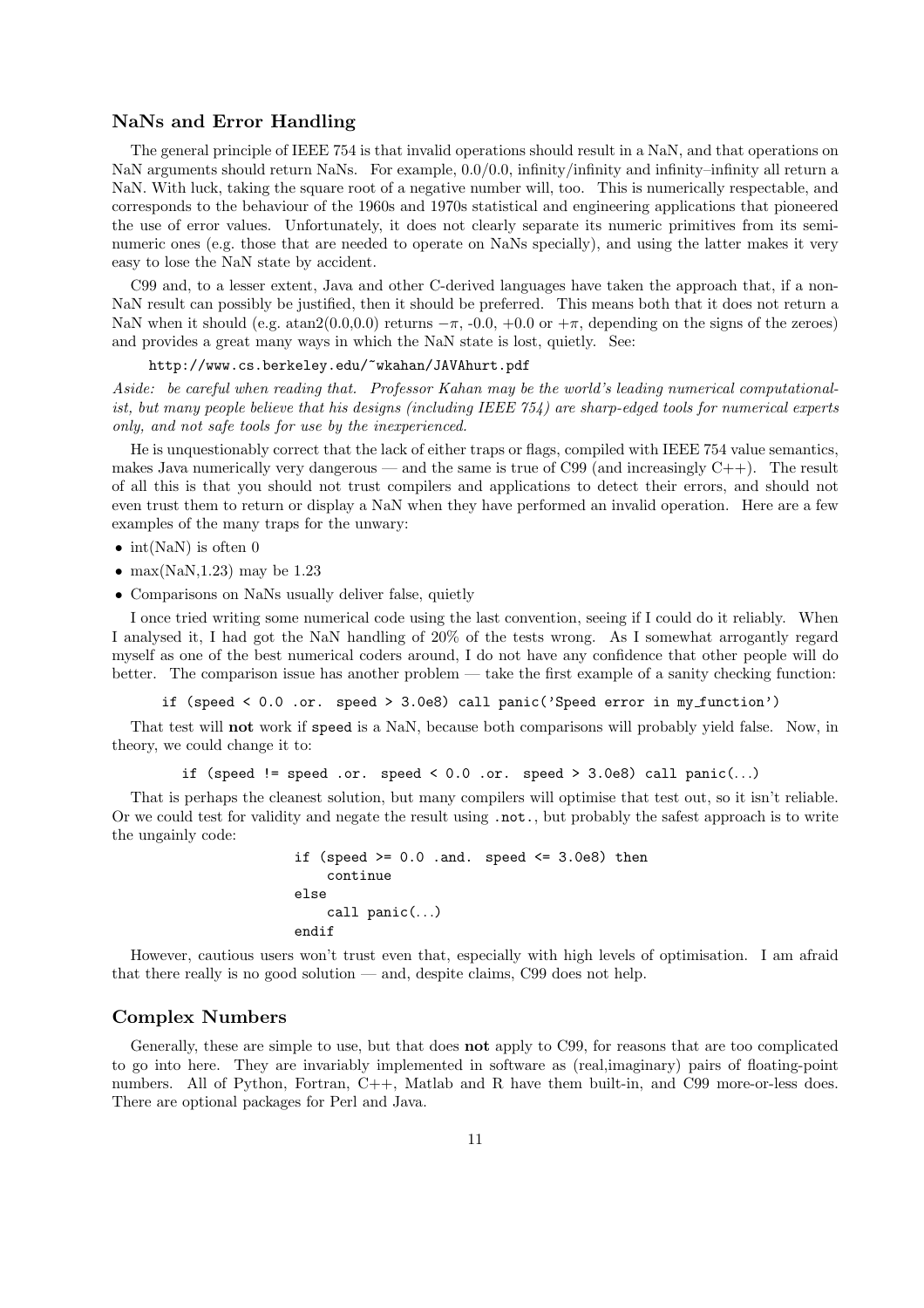I/O is usually done on the raw floating-point numbers (which is a bit unclean), it is easy to lose the imaginary part by accident, and special functions can be slow and unreliable, but those are relatively minor problems. The biggest one is that exception handling is uniformly untrustworthy — often catastrophically so. If you even approach the limits, the usual result is that you will get mathematically wrong answers, quietly.

*For mathematicians only: the complex numbers are compactified by adding a single point at infinity, turning them into the Riemann sphere, but this conflicts with using the Cartesian representation.*

An analysis of this is far too foul for this part of the course, but interested users should try to write a function to perform complex division that gets correct answers right up to the limits. It isn't a pretty problem. But you will discover that it is easy to produce code that works very well for almost all values, and will go wrong only for ones that are almost overflowing (within a factor of two of it). If you can avoid producing such numbers, then you will have no problems.

So the recommendation is not to trust the exception handling an inch, and to put sanity checks into your code, but otherwise not to worry.

#### Mixed Type Expressions

Converting signed integer to floating-point to complex is usually not a problem, provided that the precisions are adequate. When converting N-bit integers to N-bit floating-point, and the values are such that they cannot be held precisely (above  $8.3 \times 10^6$  in 32-bit or  $4.5 \times 10^{15}$  in 64-bit), you may come across some extremely weird rounding. That is about the worst problem. Converting unsigned integers to floating-point usually works, but a few implementations are buggy when the top bit is set (i.e. when the number would be negative if it were signed).

Going the other way is trickier. Floating-point to integer truncates towards zero, in almost every modern language; that is the easy bit. Overflow is undefined in  $C$ ,  $C++$  and Fortran; the effect is completely unpredictable, and can include plausible but weirdly wrong integers. Java defines what happens, but it is a very dangerous specification in that it will often give incorrect results, quietly. Converting complex to floating-point takes the real part in all of those languages, quietly, thus providing an opportunity to lose the imaginary part by accident (a very common error, especially in languages with implicit declaration).

Converting infinities and NaNs between any of integer, floating-point and complex is effectively undefined in C, C++ and Fortran, in any direction, and there is no such thing as typical behaviour. Java's behaviour is similar to that for overflow — i.e. defined but very dangerous. You do not want to know what C99 says about complex infinities and NaNs, but the executive summary is that they are more broken than you would believe possible. Fortran says nothing about them, which is a vast improvement.

So my recommendation is the same for exception handling in complex arithmetic, though with extra care when converting floating-point to integer.

#### Other Arithmetics

Let us use Hamiltonian quaternions as an example. They are not covered in this course, because they are rarely used and very specialist. Very few languages have them built-in, but you can get add-on packages for most of them; in languages that have appropriate type extension facilities, they can be made to look very like built-in types.

There are almost no extra problems over using complex numbers, and almost all of the warnings about using those apply. Indeed, the main difference is that are not commutative, so care most be taken with expression order. Similar remarks to most other advanced and specialised arithmetics, though the details differ, including true Galois fields and more.

# Formatted Input/Output

Formatted output is generally safe and, in this context, output includes all conversions of numbers to text (including string types). The conversion accuracy of very large or small numbers is not always good, though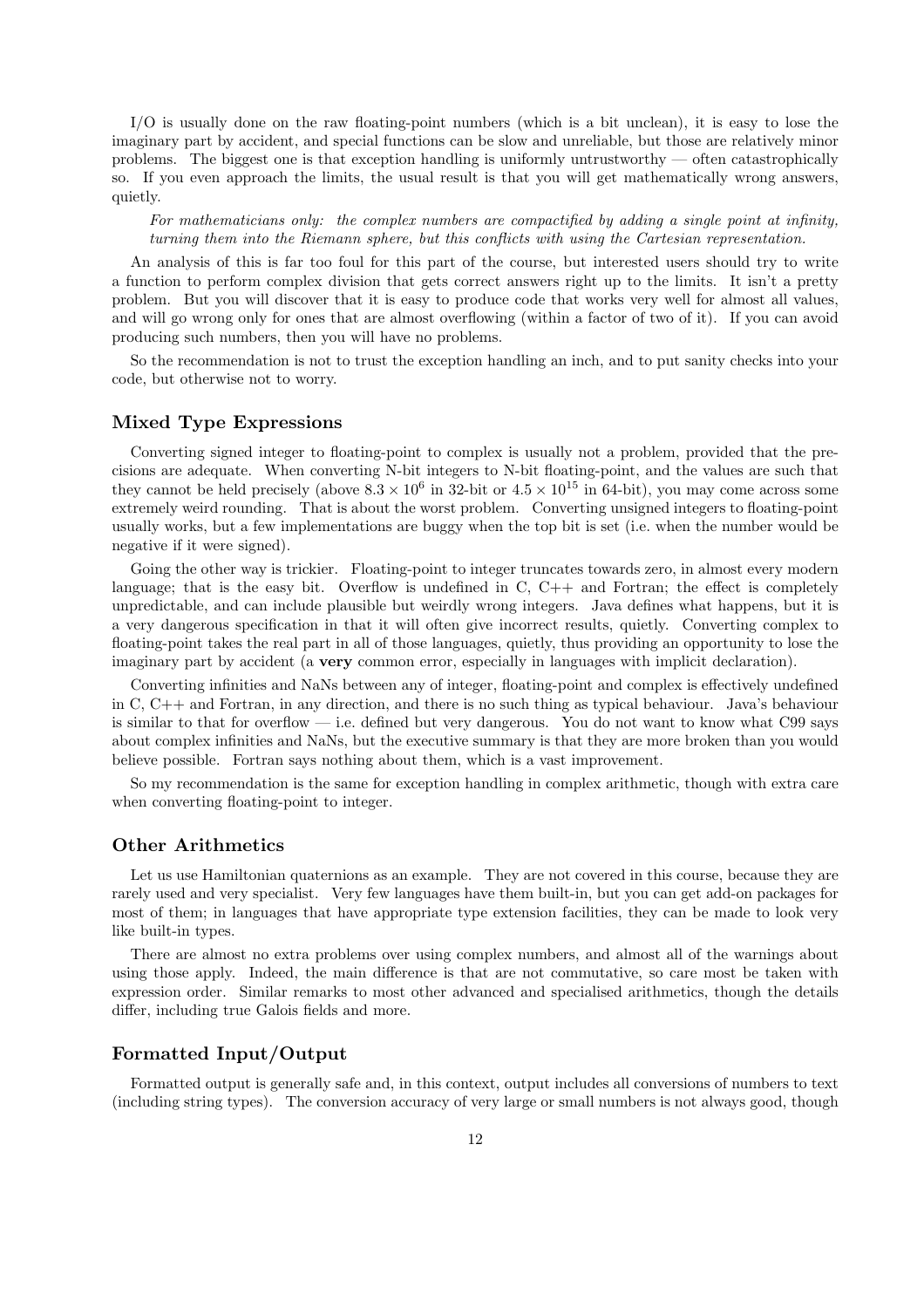this rarely causes trouble. Infinities and NaNs are usually handled correctly nowadays, but not always in the way you might expect.

The most common trap is that some people don't realise that values like 0.1 are not exact in binary decimal 0.1 is binary 0.0001100110011001... (i.e. binary 0.0 0011 recurring). Because of the base mismatch, only 15 digits are guaranteed reliable for 64-bit floating-point (6 for 32-bit), but 18 (9 for 32-bit) digits must be printed if the number is to be read in again unchanged. So don't trust 10.0\*0.1 to be exactly 1.0, and remember that how many digits you print depends on what you want to do with the output.

And, of course, you should check on infinities, NaNs and denormalised numbers before relying on them; if the implementation is poor, it will fail with those.

Formatted input (including all conversions from text to numbers) is far more of a problem than output, because it needs to deal with bad input. Format errors and overflow are often undefined, and the application or compiler will often fail to detect either, or handle them sanely even when it does. The behaviour can be very weird indeed. Python and Matlab seem pretty safe, but I have not checked most of the others.

Infinities, NaNs and denormalised numbers are always unreliable, and you should never trust the implementation without checking. It is good programming practice to include a minimal cross-check yourself on all data that you read in, to pick up typing mistakes, but it will also help pick up conversion errors. You are recommended to check both the values for sanity, and that the count of numbers is what it should be.

# Binary (Unformatted) I/O

This just writes the bits in their internal format to file and reads them back again; it is fast, easy and preserves the value precisely. Because it uses the internal format, don't use it between systems without checking, as you will be caught out sooner or later. Unfortunately, it often depends on the compiler and its options or the application, so it isn't entirely safe even within the same system except for a single program.

Different languages use different methods, and Fortran is very different from C and C++; solutions do exist to transfer between them, but ask for help. Derived and other complicated types may add extra problems; assuming that those don't arise, we can now give an almost complete checklist for how to use this safely.

The systems, applications or languages must use same formats, the same sizes and the same endianness. The formats are defined by the application or language and perhaps its options. The sizes are defined by those, and whether the system is 32- or 64-bit whether it is Unix, a Microsoft Windows system or MacOS and, again, perhaps the system's options — for example, you can create 32-bit programs under most 64-bit systems.

Endianness is whether the bits of integers are stored least significant first ("little endian") or most significant first ("big endian"). Floating-point numbers are usually stored in the same order as integers, and complex numbers are always stored in the order real, imaginary. Common little endian systems include Intel x86 and clones (including AMD, AMD64 and Intel EM64T) and Alpha; common big endian ones include Sun SPARC, SGI MIPS, HP PA-RISC and IBM PowerPC. Intel Itanium can be either, just to confuse the issue, and the mixed endian systems are probably all now defunct.

And, to reiterate, do check on the denormalised number, infinity, and NaN handling before relying on it, and don't import them into programs that are not expecting them, or anything may happen.

One of the best ways of doing this is to calculate all 8 million combinations of the basic operations, add, subtract, multiply, divide and compare of the set of 'numbers' 0.0,  $\pm 10^k$  ( $k = -323... + 308$ ),  $\pm \inf$  and NaN. You should get the same results on both systems! The crudest method is to print them out to (say) 12 digits in a fixed format and compare them using *diff*, but this can be done more intelligently.

#### Single Precision (32-bit)

Do not use single precision for serious calculations unless you have analysed your problem carefully. The first reason is that, even if you need less than 6 digits of precision, that cancellation, error accumulation and ill-conditioning mean that it is quite likely that your results may not even have their first digit correct. The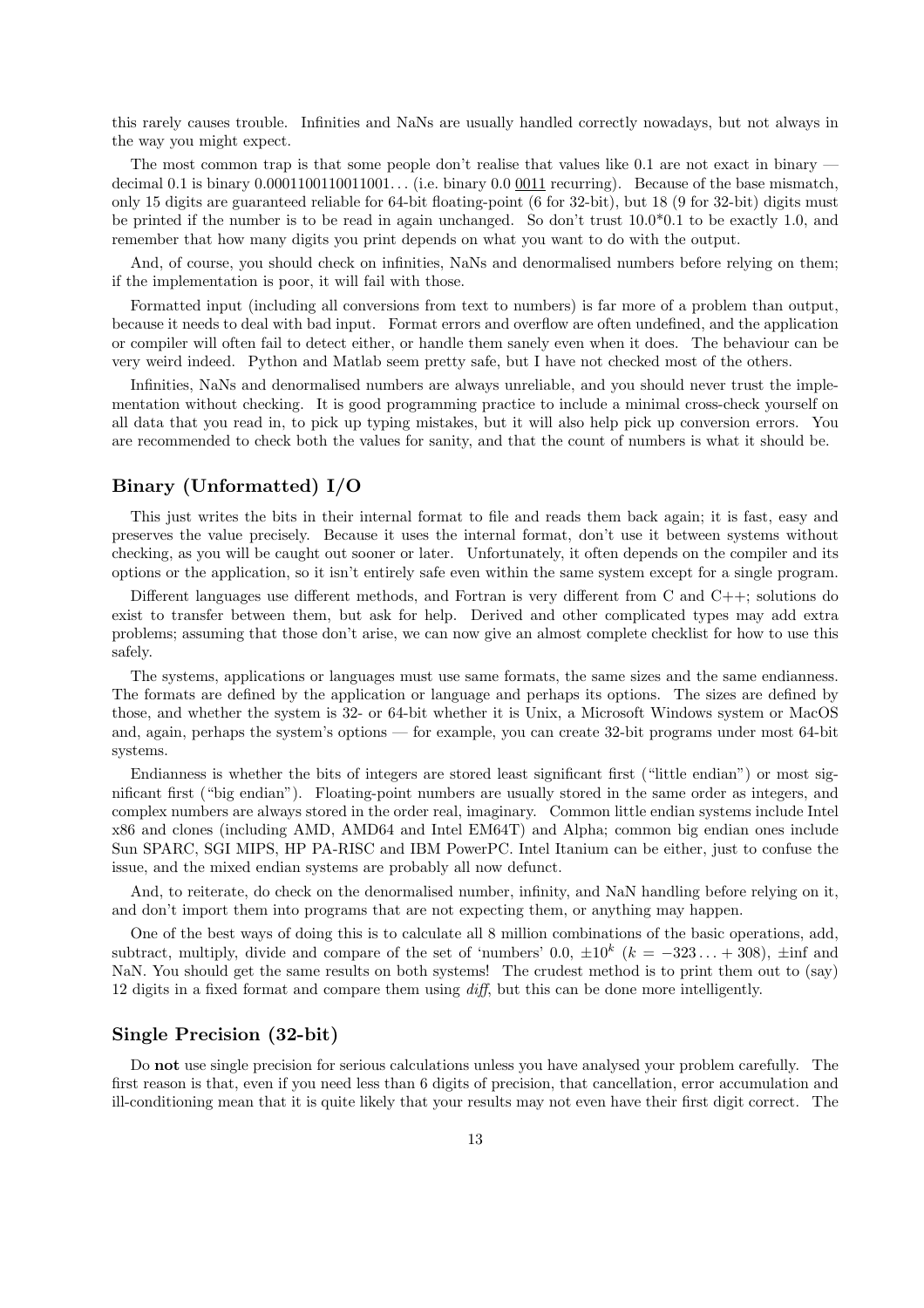second is that you are much more likely to trip across exceptions and, as described above, that is Bad News. Let us look at a trivial but realistic example for the accuracy point:

The quadratic  $x^2 + 10^4 \times x + 1$  has roots of c. 10000 and 0.001; now if we apply the usual formula  $(-b \pm \sqrt{b^2 - 4ac})/(2a)$  in 32-bit, we get roots of c. 10000 and zero. This may not matter, but it might lead to a division by zero, giving infinity and not c. 1000, which could then make subsequent results wildly wrong.

Another problem is that modern machines have lots of memory, and this allows for big problems; even the most stable of big problems need more accuracy. For example, the error in the solution of linear equations or eigensystems is often of the form:

 $precision \times matrix\_dimension \times condition\_number$ 

In single precision, the first is  $1.2 \times 10^{-7}$ , the second could easily be  $1.0 \times 10^{4}$  and even well-behaved matrixes may have a condition numbers of  $1.0 \times 10^3$ . Oops. Even Fourier transforms are susceptible to this problem.

#### Numerical Analysis

This analyses the effects of approximate calculations, both those caused by floating-point arithmetic and the way that variations build up in the underlying mathematics, and is not covered in this course. The Department of Applied Mathematics and Theoretical Physics has three courses on it. In the days when it was taught more widely, it was the subject of year-long diplomas, and even the scientists' introductions were several afternoons long; unfortunately, it is almost never taught nowadays. You are recommended to use a reasonably trustworthy package or library, because it is more reliable than doing your own thing.

The NAG library is most general reliable library, by a very large margin; the Numerical Algorithms Group is the leading numerical software house in the world. There are some very good open-source libraries (e.g. LAPACK), but many others are seriously unreliable or worse. For reasons that I am not going into now, do not trust Numerical Recipes , most especially not the first edition. The same applies to the Web, which has not been called The Net of a Million Lies for no reason. In both cases, some parts are good, and some are ghastly. For a very brief introduction to numerical analysis, see:

http://www-uxsup.csx.cam.ac.uk/courses/Arithmetic/na1.pdf

and, if you are really interested:

http://www-uxsup.csx.cam.ac.uk/courses/Arithmetic/na2.pdf

I shall now give a two minute introduction to numerical analysis, but the term "over simplified" is understating the case!

You can assume that your results will almost never be better than your input — the old acronym GIGO stands for "*garbage in, garbage out*" and is entirely correct. But you should not assume that your result is accurate to even the minimum of your input accuracy and the machine precision, as errors can often build-up rapidly, even exponentially or worse. If you fall into such a trap, even converting single to double precision may not help and your only solution is to improve the algorithm. Again, let's give a trivial and semi-realistic example:

| 1: 1 |          | $1.0 \text{ to } 1.0$                 | $1.1 \times 10^{-14}$                        |
|------|----------|---------------------------------------|----------------------------------------------|
| 2:2  |          | $2.0 \text{ to } 2.0$                 | $6.7\times10^{-12}$<br>$7.4 \times 10^{-10}$ |
| 3:6  | 4:24     | $6.0 \text{ to } 6.0$<br>24.0 to 24.0 | $6.3 \times 10^{-08}$                        |
|      | 5:120    | $120.0 \text{ to } 120.0$             | $3.6 \times 10^{-06}$                        |
|      | 6:720    | 719.6 to 720.4                        | $5.1\times10^{-04}$                          |
|      | 7:5040   | 4914.1 to 5192.6                      | $2.8\times10^{-02}$                          |
|      | 8:40320  | $-21032.1$ to 102033.9                | $1.5\times10^{+00}$                          |
|      | 9:362880 | $-18299033.4$ to 16980266.1           | $4.9 \times 10^{+01}$                        |

The K'th differences of a sequence give an approximation to the K'th derivative, and the K'th derivative of  $x^K$  should be K factorial. Well, as numerical analysts know, that is a classically ill-conditioned problem. But did you? In double precision, here are the true values, the range of the calculated values and the relative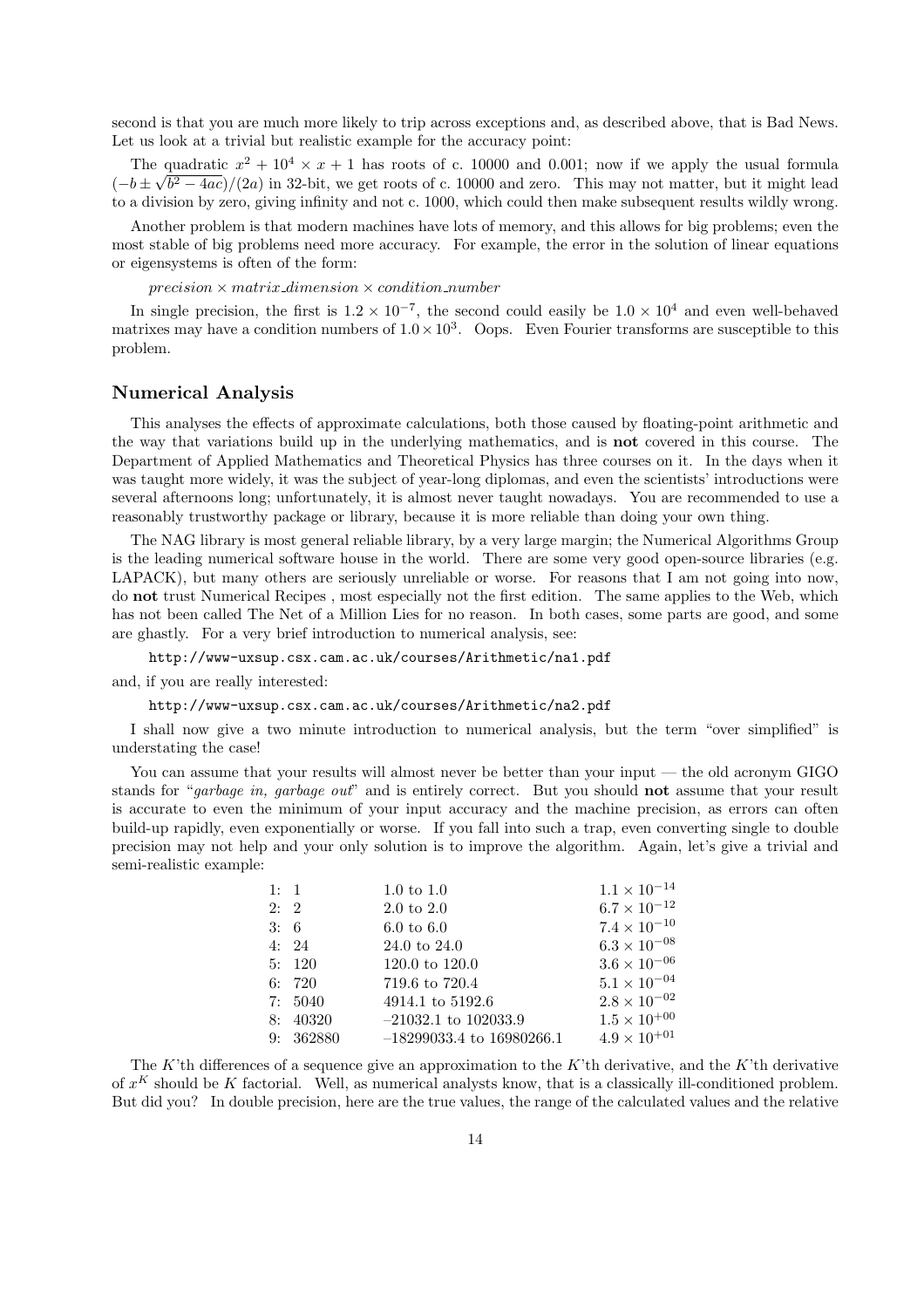errors of the K'th differences of  $x^K$  calculated from 0.5 to 2.0 in steps of 0.01. They give 1 significant figure for  $K=7$ , and nonsense for  $K=8$  and above. Oops.

This example is only semi-realistic, though I have seen a user fall into this very trap. More realistic examples include the solutions of linear equations, determinants, eigensystems, polynomials, regression and parameter fitting (linear and non-linear), analysis of variance, ordinary and partial differential equations, finite elements, graph theoretic work (e.g. Dirichlet tesselation a.k.a. Voronoi diagrams) and so on. In fact, it is quite rare to have a non-trivial problem which doesn't show this effect to some extent.

At the lowest level, the cause of most such loss of accuracy is cancellation, which occurs when you subtract two nearly-equal values. Obviously, this includes adding two values which have different signs, but it also includes dividing two nearly-equal values and multiplying one by something that is nearly its inverse. If we assume that numbers have *P* digits of precision, and X and Y have *Q* leading digits in common, then X-Y and X/Y-1.0 will have *P-Q* digits of precision.

Restructuring expressions can help a great deal with this for little cost. Where it matters, consider changes like the following:

> $(X+D)**2-X**2 \Rightarrow (2*X+D)*D$  $x**5-y**5 \Rightarrow (x**4+x**3*y+x**2*y*x*2+x*y**3+yk*4)*(x-y)$  $sin(x+d)-sin(x) \Rightarrow sin(x)*(cos(d)-1.0)+cos(x)*sin(d)$

Watch out for large summations, too, because they are a classic place for this problem to occur, and consider *Kahan summation* which often (but not always) increase the accuracy for very little cost. Unfortunately, it may be implicit in the algorithm, and is common with ones that use numerical derivatives; the only solution is to use a more stable algorithm, if there is one.

Unfortunately, fixing the lowest level does not always help, because cancellation is often an *emergent property* of an algorithm. The other problem is that almost any method will give good results in simple, small cases — you can even solve well-conditioned  $3 \times 3$  sets of equations using Cramer's rule — but the poor methods will fail or give wildly inaccurate answers in complex, larger cases, such as the ones you really want the answer for and can't check by hand! There are a few things that can be done which help.

- Put consistency checks into your program, such as cross-checking that the solution of an equation returns reasonable values for the parameters and that it really does satisfy the equation to within reasonable accuracy bounds! This also helps to speed up debugging.
- Use high-quality algorithms and libraries, as recommended above. Some of them will give error estimates, and it is sometimes worth trying a slower but more accurate method if your answers seem weird.
- Try perturbing your input not just the data, but the parameters you have copied from the literature — and see if that changes the results unreasonably. If so, you have a possible problem. Unfortunately, if there is no change, it does **not** mean that there is no problem – see paragraph  $5$  in:

#### *How Futile are Mindless Assessments of Roundoff in Floating-Point Computation?*

# http://www.cs.berkeley.edu/~wkahan/Mindless.pdf

• As always, seek expert advice, which does not mean the most self-confident of your colleagues. Until you know which are reliable and which are unreliable, be careful. Students should ask their supervisors or Directors of Studies to put them onto someone suitable, when necessary.

# Topics Not Covered

There is a huge amount that has not been covered, including the details of any of the above topics. Indeed, there are too many to list, but the following are some subjects that could be covered in future courses; please request any that would interest you.

- Parameterisation in C, C++, Fortran etc.
- Interval arithmetic and its uses
- Introduction to numerical analysis
- C99 and its consequences
- Older or rarer arithmetic issues